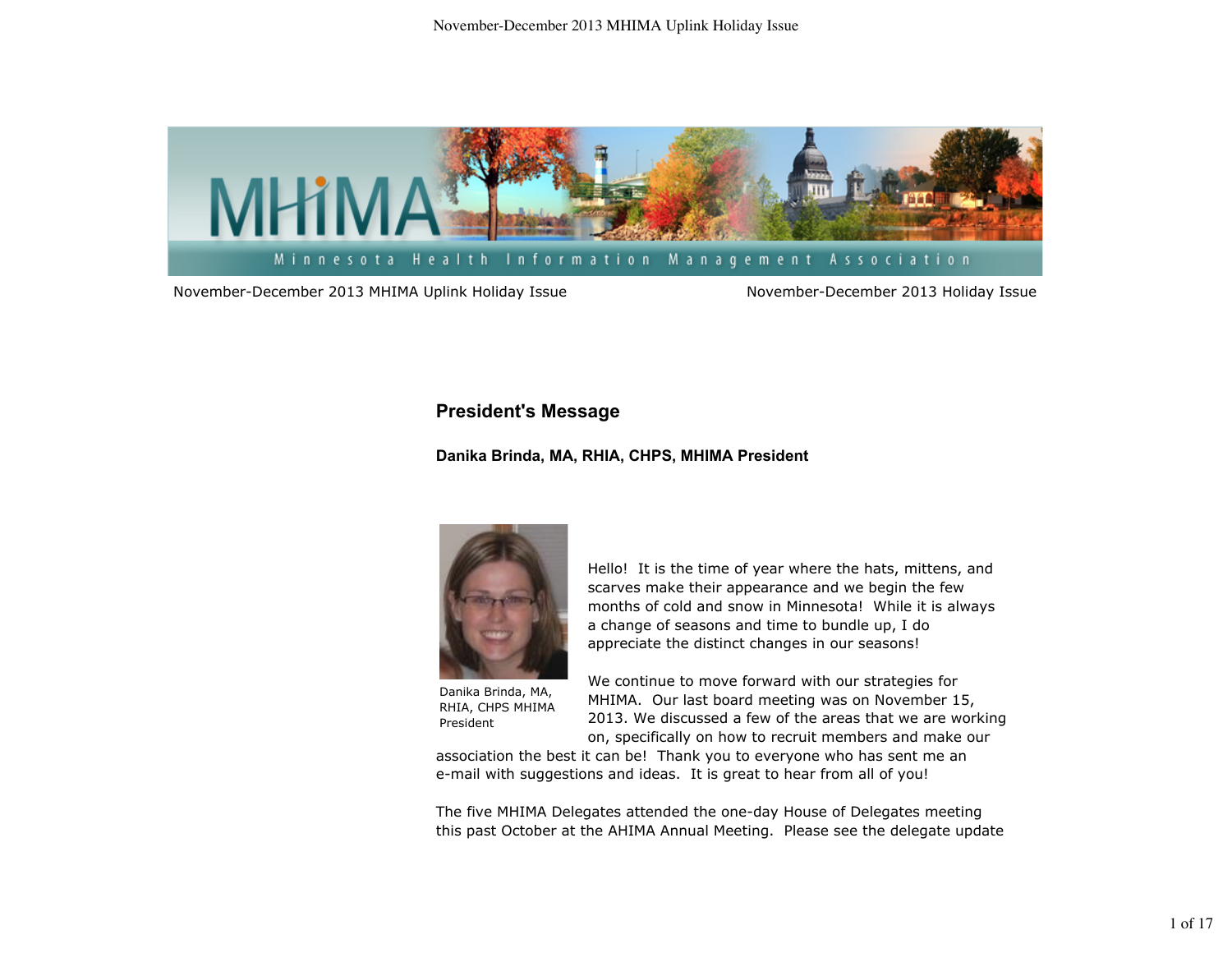### **Welcome!**



Welcome to the **November-December 2013 Holiday Issue** of our MHIMA member and corporate partner e-newsletter, *Uplink.* We hope you enjoy our newsletter!

Feeling creative? Looking for some CEUs? We are always looking for authors of articles of broad interest to our MHIMA membership: about 500 words, worth **two (2)** CE credits for your original work. There are lots of "hot topics" in today's world of healthcare, Privacy & Security, e-HIM, ICD-10, etc. If you're interested in authoring an article, please contact MHIMA's Executive Director.

Current and past issues of our e-newsletter are available under the UPLINK E-NEWSLETTERS button on our MHIMA website.

for more information!

If you haven't seen it, check out our Annual Meeting page – we are working with a new vendor to help us organize and prepare for our annual meeting! The beginning of the agenda for our annual meeting is posted – make sure to check it out! http://knowledgeconnex.com/mhima/annualmeeting/overview.html

May everyone have a great holiday season. Take time to enjoy your friends and families and be thankful for everything! 2014 will be an adventurous year with ICD-10, the Affordable Care Act, Meaningful Use Stage 2, and so many more big changes in healthcare.

Danika

Back to Top

**Save the Date!**



**MHIMA Vision & Mission**



**"Dream Big & Believe" 2014 Annual Meeting DoubleTree by Hilton Bloomington**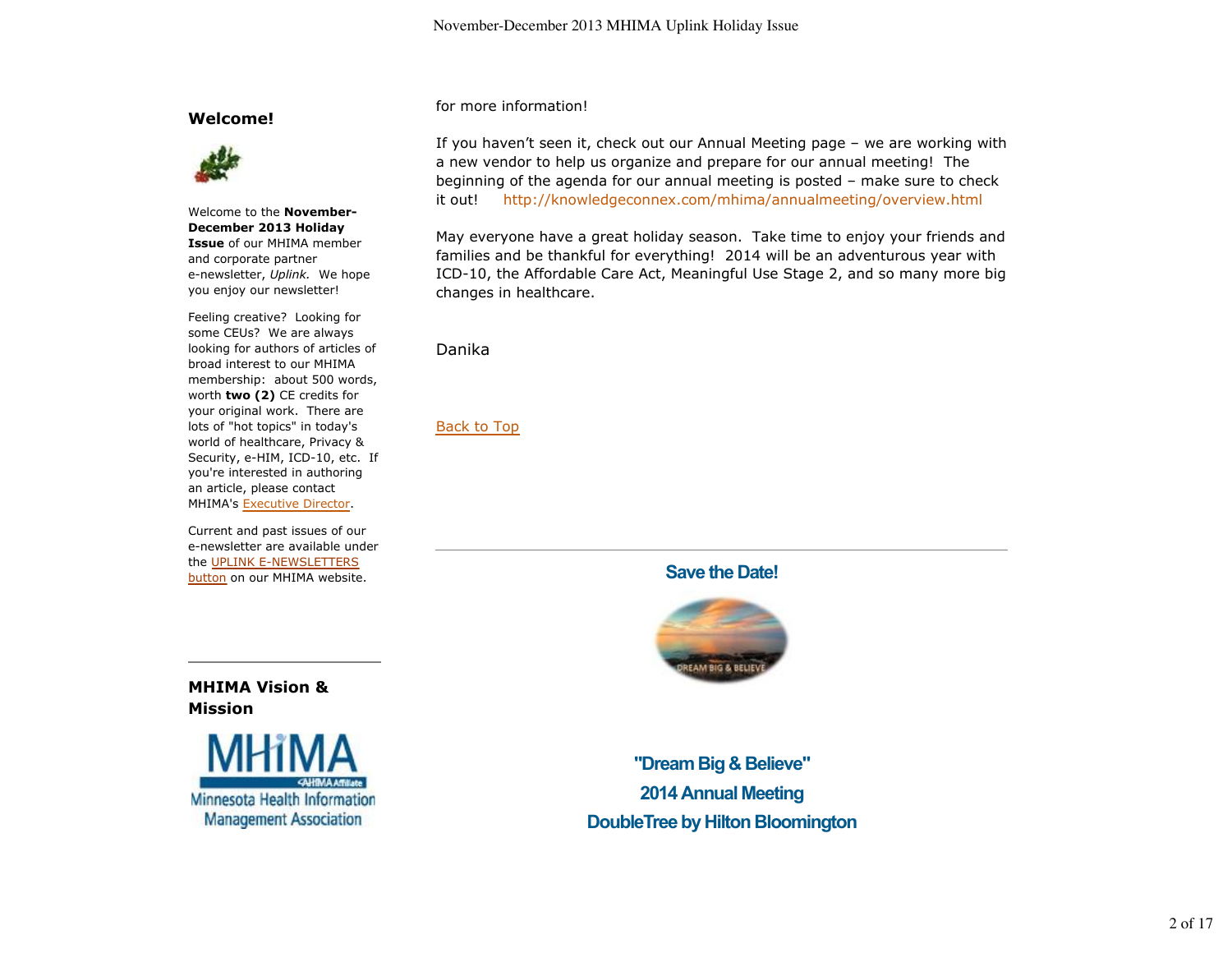## **Minneapolis, MN**

#### **Vision:** The Minnesota

Health Information Management Association, together with AHIMA, will set the standard and be the recognized leader in health information management practices, technology, education, research, and advocacy.

#### **Mission:** MHIMA is

committed to the professional development of its members through education, networking, and life-long learning. These commitments promote high quality health information and benefit the public, health care providers, and other clinical data users.

Back to Top

# **April 30 - May 2, 2014**

The 2014 MHIMA Annual Meeting will be held Wednesday, April 30 - Friday, May 2, 2014 at the DoubleTree by Hilton Bloomington, Minneapolis, MN. The Annual Meeting Committee is working hard to fill out the agenda.

Co-Chairs this year are Christine Lucas, RHIT and Emily Morley, RHIA. Past Co-Chairs are Katie O'Hearn, RHIA, and Heather Hodgson, RHIA.

Registration will be handled by KnowledgeConnex this year. To see the tentative agenda for the conference, please click here.

Mark your calendars now for this exciting event!

### Back to Top

## **Staying Connected with MHIMA**

Want to stay connected with MHIMA? Be sure your AHIMA profile information is up-to-date.

When is the last time you reviewed the information in your AHIMA profile? Have you changed positions? Do you have a new email address? Have you recently moved? MHIMA depends on the

# **MHIMA Takes the Blue Button® Pledge** *By Sue Powell, RHIA, MHIMA Delegate Director*

On November 15, MHIMA took the Blue Button pledge in support of the AHIMA Blue Button Initiative. The Blue Button signifies to patients that they can view online and download their personal health records. Several federal agencies, including the Department of Defense, Health and Human Services, and Veterans Affairs, have implemented this capability for their beneficiaries.

Since launching the Blue Button Initiative six months ago, the Office of the National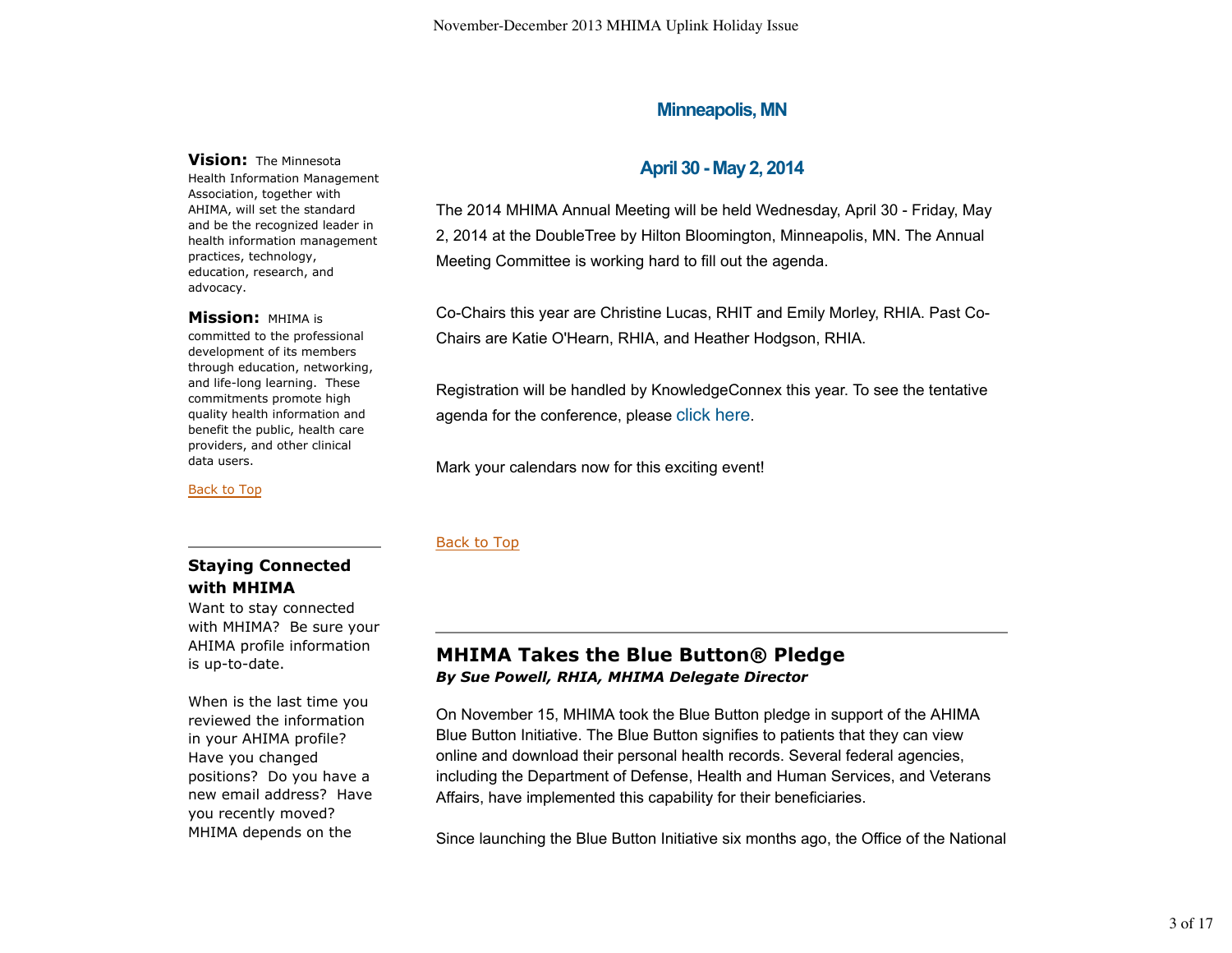member information in your AHIMA profile on a regular basis, including how we communciate with you.

Take a couple of minutes today and visit the AHIMA website, log in with your seven-digit AHIMA member number and your last name, and click on "My Profile/Dues Renewal." Review all of the sections and update any old information.

### In the section for **Component State Association (CSA) Selections**, may we ask

that you check "YES" to select e-mails about products and services and "yes" to Postal Mailings. "CSA" stands for the state that you want to be associated with as an AHIMA member. MHIMA uses email as our primary method of communication, and occasionally land mail. If you check "no" in either of these options, you don't receive either type of communication from MHIMA.

Remind your colleagues to update their profile as

Coordinator has been working toward ensuring every American has access to their digital health information and helping application developers use the data to build products and services that help individuals with their health.

Blue Button symbolizes patients' right to access their personal health information in a usable and safe digital format. It has spread from the federal government to the private sector.

MHIMA encourages all members to take the pledge and to spread the word about the Blue Button to employers, family, providers, friends and fellow HIM professionals.

### Resources:

1. Learn more about Blue Button: http://www.healthit.gov/patients-families /pledge-resources

2. More information on the AHIMA Blue Button Initiative can be found here: http://journal.ahima.org/2013/11/06/ahima-launches-blue-button-campaign/

Read more about the Blue Button strategy: http://www.hhs.gov/digitalstrategy /open-data/introducing-blue-button-plus.html

## Back to Top

# **AHIMA Announces \$10 Dues Increase Effective January 1, 2014**

Beginning in January of 2014 there will be a \$10 dues increase for the Active and Student membership categories. This increase aligns itself with the strategy to do more frequent incremental dues increases rather than infrequent larger jumps.

Active membership dues were last increased in 2009 and before then in 2006. Student membership dues were not part of either of those increases and have not been increased in more than ten years.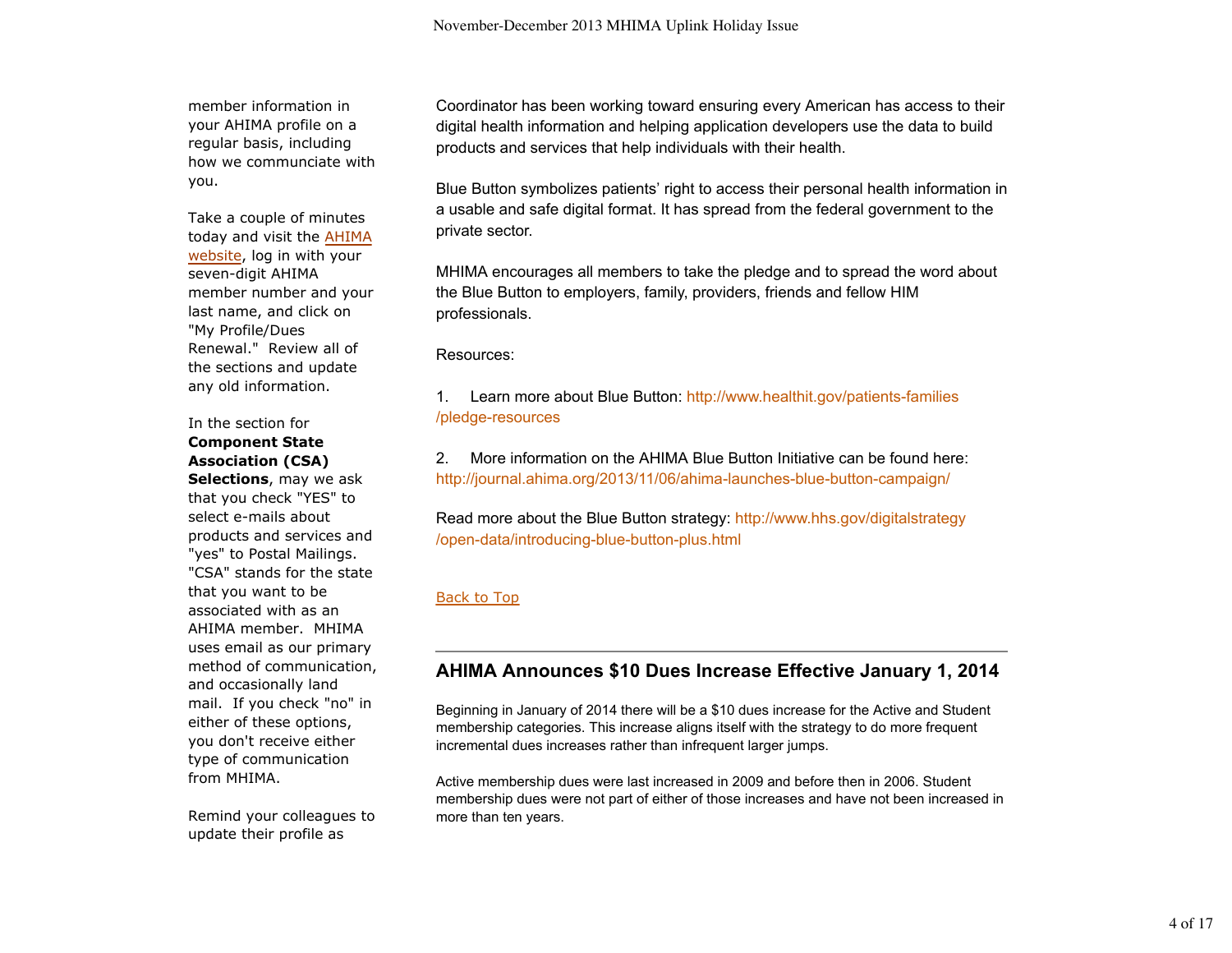well.

MHIMA respects its members' and nonmembers' Internet privacy and right to choose which communications they want to receive. If you prefer not to receive MHIMA e-mails, please go here to unsubscribe. You will need your AHIMA ID and password. If you don't know your password you can use your e-mail address of record and it will be sent to you.

#### Back to Top

### **MHIMA Job Bank**

Are you seeking a job? Are you an employer looking for a potential employee? Is your facility looking for someone with a skill set of MHIMA members?

Be sure to check out the MHIMA Job Bank Network on our website, which continues to be very popular. New positions are posted on a regular basis. On the Job Bank page, you'll find information about registering as a "job seeker" or as an "employer." Check us out often!

**Job Seekers:** There is no fee to register.

**Employers:** Job posting fees are very reasonable and position postings are open to everyone visiting our Job Bank AHIMA tried to be mindful of the hard financial times over the last few years and held off on increasing dues during the recession.

This increase allows AHIMA to keep up with the increased cost of providing high levels of service to members and maintain the solid financial footing essential for strategic growth. The increase will help to cover the increasing costs of member benefits and services including some of our newly launched or redesigned member benefits. Those include the HIM Body of Knowledge (BoK), Engage Online Communities, AHIMA.org, AHIMA Mentor Program, Career Prep Webinars, to name a few.

 Scott MacKenzie Sr. Director, Member Engagement & Strategy AHIMA

Back to Top

-------------------------------------------

## **Health Information Management Emerging Issues: Health Information Exchange (HIE)** *By Laura Blabac, MA, RHIA*

*Note: The eHIM Committee, originally established to conduct research, communication and projects related to electronic health information management and the electronic health record has developed into a broader key focus area that will now be inclusive of multiple challenges and opportunities in health information management and health information technology. Look for articles, future communication and/or webinars about the key issues faced by health information management professionals today. If you are interested in volunteering for this key focus area, please visit http://mnhima.org/volunteer/volunteer1.html, and let us know you are interested, or email Laura Blabac.*

Exchanging conversation while at a home closing recently, the topic of discussion turned to jobs and I was asked what I do. Explaining my role and profession as simply as I could (thank goodness for the MHIMA elevator statement), the topic of health information technology sparked a sense of frustration on the part of our snowbird buyers. "*They ask us questions we can't always remember the answers to*," and "*when we're away and need help, it shouldn't be so hard to get the information*." No, it shouldn't.

Health information exchanges (HIEs) have been discussed for several years, going as far back as the early 1990's with the concept of "Community Health Information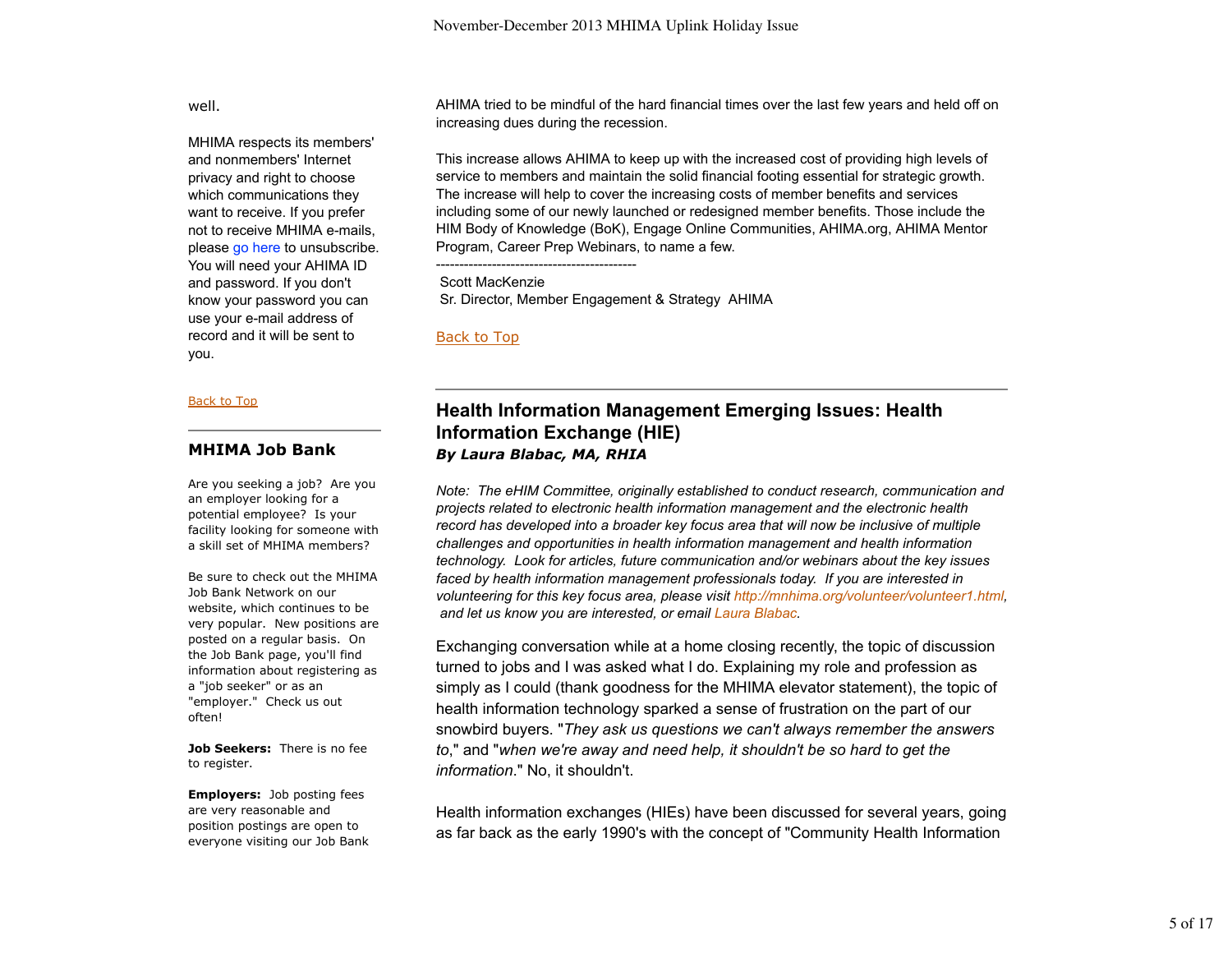as a job seeker. E-blasts of job announcements are available for purchase and reach a targeted audience of MHIMA members who receive emails.

Click here to visit the MHIMA Job Bank.

#### Back to Top

## **Stay Up-to-Date with MN e-Health**

If you aren't receiving the weekly electronic MN e-Health Update newsletter, consider signing up for it. This publication, from the MN Department of Health, keeps you current with issues related to e-health, including HITECH, Meaningful Use, Privacy & Security and others. You'll also find links to e-Health resources available for your use. To subscribe, click here.

#### Back to Top

## **MHIMA Promotional Items**



has a limited supply of drink cups and travel mugs for sale. The cost is

MHIMA

Networks"(CHIN's). A health information exchange is "exactly what it sounds like" - the ability to exchange health information, specifically electronically. HIE's are envisioned as a key element in the improvement of both personal and population patient care. Their benefits, such as immediate clinical information access, enhanced care coordination and faster identification of health threats are anticipated to result in better-informed care decisions, fewer medical errors, improved patient safety and all with greater privacy and security than paper records. It's a truly exciting prospect, if a tall order.

A recent HIMSS report *Early CHINs and HIE Organizations: Lessons for the Next Evolution* (2013) shows that the earliest HIE's experienced failures largely due to long-term sustainable funding issues, essentially primitive technological capabilities, stakeholder buy-in challenges and legal issues (p. 8-10). Today, HIE remains an "emerging" issue due to many of the same problems. Additionally, another key issue, as *Healthcare Informatics* Editor-in-Chief Mark Hagland shares, "the lack of highly granular data-exchange standards" and "a large gap between policy-level and EHR-level adoption of standards across the U.S. healthcare industry"(2013, August 30). In other words, the standardization that is happening at national policy level (which we see in initiatives such as Meaningful Use, accountable care organizations and the patient-centered medical home) has not trickled down to the everyday EHR-use level - a reality that health information management professionals have been familiar with for some time and experience acutely as the requirement for interoperability rises and healthcare organizations steamroll toward Meaningful Use Stage 2 attestation.

Tasked with the maintenance and care of health information, HIM professionals are in a unique position to apply long-standing principles of records management within the framework of both data governance and information governance within individual healthcare organizations. HIE-related initiatives (and HIE's themselves) are growing at a rapid pace, and the complement to the standardization at the national level is developing the structures at the ground-level to facilitate that exchange.

### **References**

Hagland, M. (2013, August 30). Health information exchange: are we at an

\$11.00 each, including sales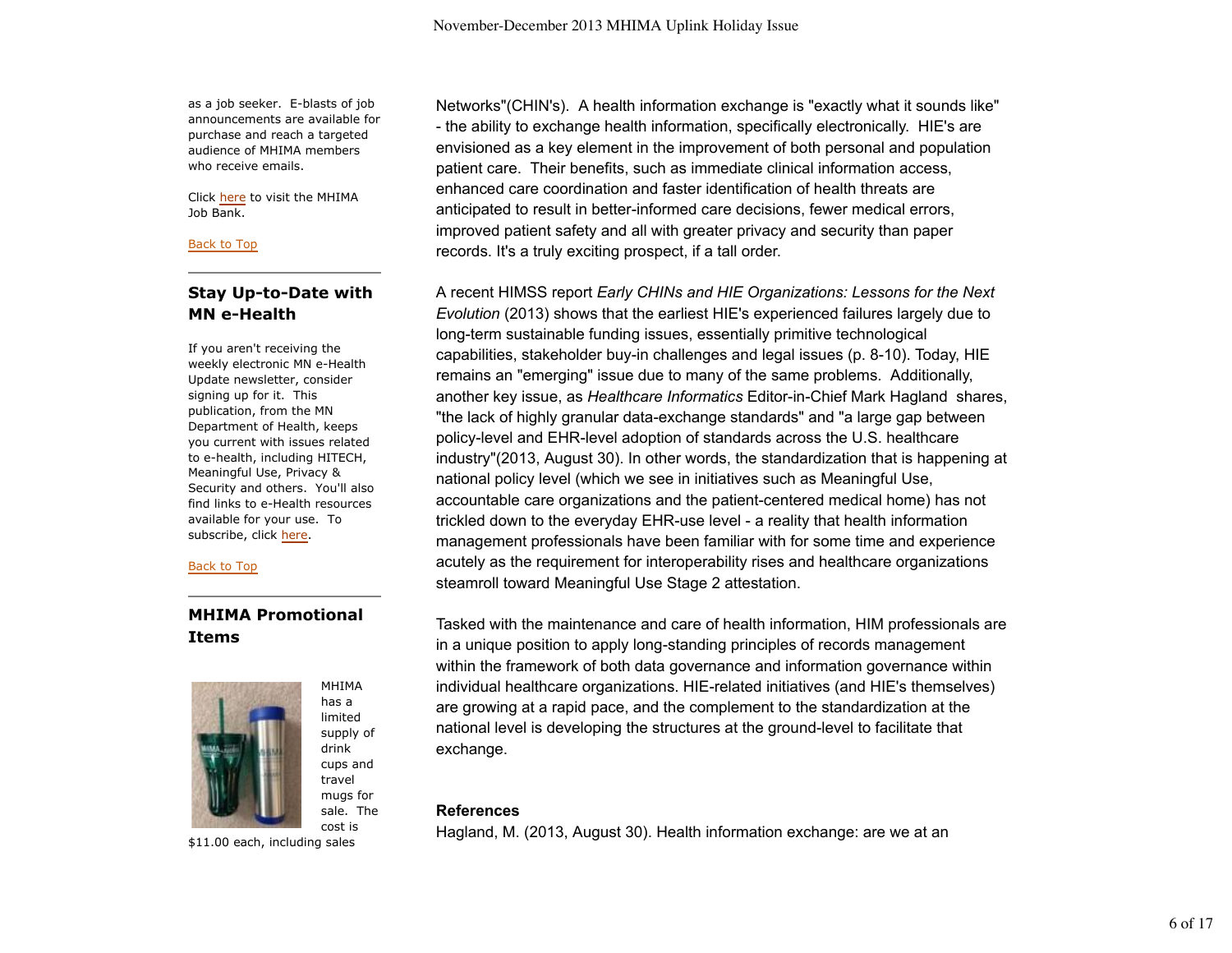Click here to order!

Back to Top

tax.

inflection point? *Healthcare Informatics.* Retrieved from http://www.healthcareinformatics.com/article/health-information-exchange-are-we-inflection-point Wagner, J. (2013, July). *Early CHINs and HIE organizations: lessons for the next evolution*. [White Paper]. Retrieved from the HIMSS Resource Library. http://himss.files.cms-plus.com/HIMSSorg/Content/files /CHIN%20Whitepaper\_FINAL.pdf

#### Back to Top

## **While Your Board of Directors is at Work, We Need You!**  *Time Famine and Micro-volunteering By Madonna LeBlanc, MA, RHIA, MHIMA Delegate*

I'll start with the plea: we need you. It's that simple.

I learned two new words/phrases at the Leadership and Advocacy Symposium this summer and instantly identified with both: time famine and micro-volunteering. Time famine is a recognized association trend and micro-volunteering is a potential viable answer. There are never enough hours in the day and many times the desire to be involved professionally is present but the time seems absent.

What if you could contribute your expertise in more manageable segments? For example, let's take the MHIMA Legal Reference Manual; what if, instead of saying no to the idea of enlisting for the committee, you could jump on board for the chapter of your choice and still contribute on a meaningful and impactful level? If there's any of the key focus areas that are of interest, stop by http://www.mnhima.org/volunteer/volunteer1.html and let us know how you can help us help you help us in a way that doesn't leave you time famished.

### *Environmental Scanning – Trends*

The MHIMA board of directors (BOD) attended the Leadership and Advocacy Symposium in Chicago July 2013 and met as part of the House of Delegates (HOD) at the 2013 AHIMA Convention and Exhibit in Atlanta the end of October. One of the charges of the HOD in regards to collaborative strategic envisioning is to be responsible for trend reporting, prioritization, validation, advocacy and communications. In other words, take the pulse of the profession, triage the issues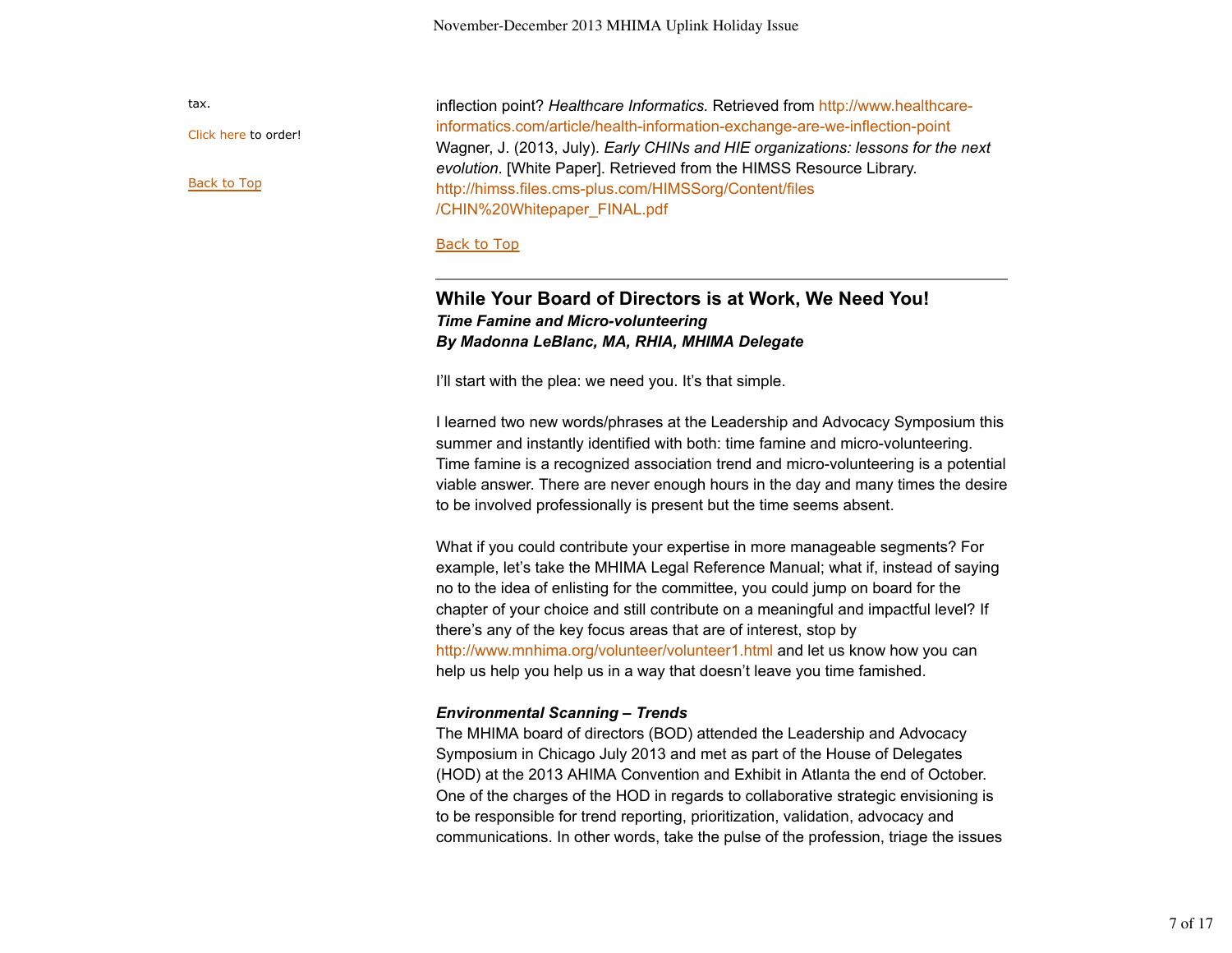and share that word with the constituency, all the while looking for solutions.

AHIMA bi-annually uses a variety of data collection resources to capture information from the active membership to take a pulse of the climate of the profession. The process is called environmental scanning and the intent is to stay current with what areas and issue-specific trends are impacting the industry. The overall categories that surfaced are as follows:

· **Business/Economic Climate:** no change; organizations faced with reimbursement changes, budget constraints and having to do more with less are still cited as top concerns for members.

**Demographic:** while aging of the population and member involvement are still top trends, diversity of members did not make the top five trends for this report.

**Legislation regulation: IDC-10 implementation, Meaningful Use** requirements and need for standardization fell of the top three and were replaced with ACO changes, big data, and longitudinal coordination of care, e-discovery and healthcare reform.

**Political Social Value:** the importance to actively involve/engage members, attract new professionals, CSA member participation and concerns with HIM competition ruled over consistency to organizational values this time around.

**Technology Science:** not much change in this category; EHR, CAC, and Privacy and Security are still top issues and concerns for the profession

**Other Key Trends:** no change; issues relating to education, training of staff and elevating requirements within the profession are still top issues and concerns for the profession. ("Environmental scan," 2013)

The environmental scans are routinely shared with the elected members of the HOD to keep us apprised of the direction of the hot topics as they surface and give the MHIMA BOD chance to consider how it compares to what our own Component State Association is experiencing. While this is simply a "short list" of the issues at hand, the goal of the MHIMA BOD is to prudently and tenaciously observe and adjust our collective course and energies accordingly. We'll keep you posted!

#### Reference:

*Environmental scan*. (2013). Ahima leadership and advocacy symposium, Chicago, IL.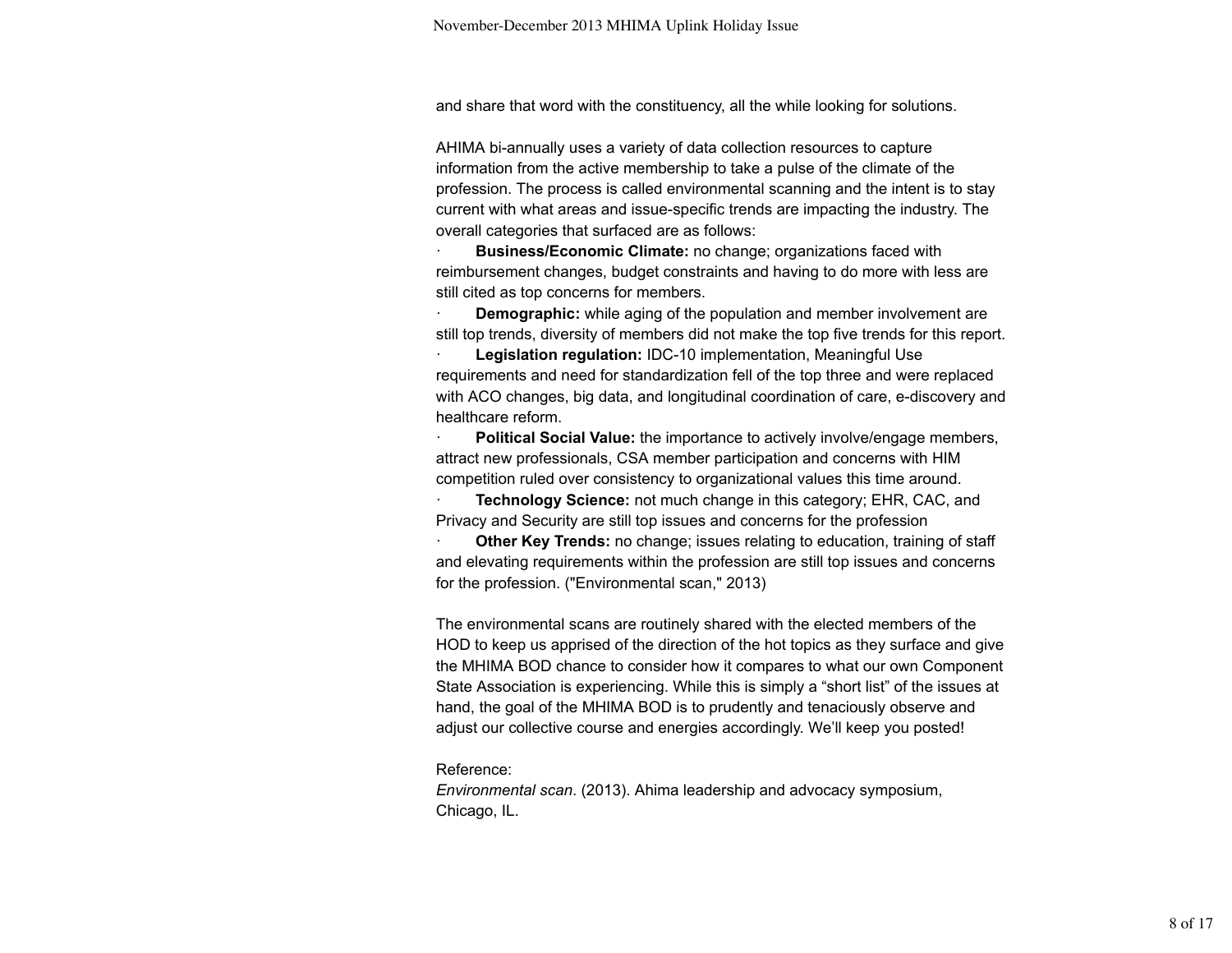### Back to Top

# **2014 MHIMA Distinguished Member**

The MHIMA Nominating Committee, chaired by Ranelle Bauer, Past President, is seeking your recommendation for an individual deserving of being recognized as MHIMA's 2014 Distinguished Member. This is a way to recognize excellence within our professional association.

The 2014 Distinguished Member will be celebrated on May 1, 2014, at our annual meeting at the DoubleTree by Hilton-Bloomington, Minneapolis South.

**Eligibility for Nomination:** Candidates must have been an active member of MHIMA for five (5) years or longer and whose record of contributions to our field is truly exceptional. Qualified nominees must be MHIMA members at the time of nomination, and have made an outstanding contribution to our profession in one or more of the following leadership areas:

- Volunteer service to our association, as an officer, director, committee chair or member, project or task force chair or member, CoP facilitator, or representative of the HIM field at governmental or state healthcare associations
- Outstanding achievement in professional practice through leadership in a specialty area or innovative approaches to methods improvement
- Leadership in education through regular presentations at HIM conferences or other educational events, respected instructor in academic HIM programs, or development of teaching strategies
- Contributions in research or published materials such as authorship, editing, or service on editorial boards for journals, books and other publications that advance the HIM profession

Submit names of nominees no later than February 15, 2014 to Ranelle Bauer.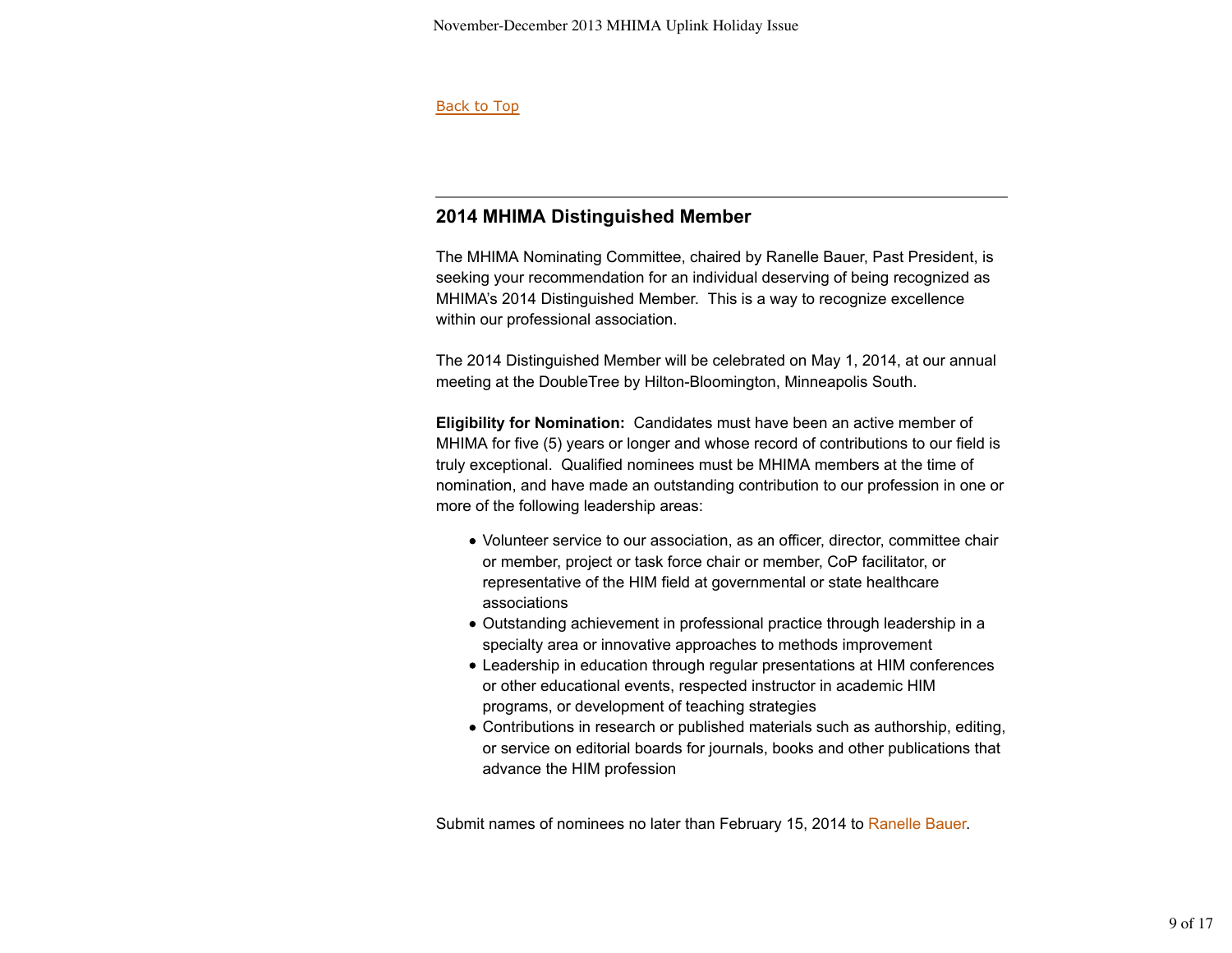Here is the list of previous MHIMA Distinguished Members: Previous MHIMA Distinguished Members

#### Back to Top

## **Call for Nominations for Board of Directors**

The MHIMA Nominating Committee is seeking names of individuals interested in having their names placed on the ballot for our MHIMA 2014 election. Positions open are:

- President-Elect (3 year term)
- Secretary (1 year term)
- (1) Delegate Director (2 year term)
- (2) Audit Committee Members

Nominees for President-Elect must be active MHIMA members with an AHIMAapproved credential, have been a MHIMA board member within the last five years, a MHIMA committee chair within the last three years, or active in an AHIMA volunteer role within the last three years. This is a significant leadership position, expected to provide 80+ volunteer hours per year. Serves as a MHIMA delegate to the AHIMA House of Delegates (HOD). Attends AHIMAi's leadership and team talks events. As President, has responsibilities on a weekly basis, including chairing the bi-monthly MHIMA Board meetings, leading the annual MHIMA strategy planning meeting, presiding at the MHIMA annual business meeting, as is the chief delegate to the AHIMA HOD. Some travel is required, both in-state and to AHIMA events. As Past-President, chairs the MHIMA Nominating Committee and serves as the KFA for Advocacy and Collaboration.

Delegate Director nominees must be active MHIMA members with an AHIMAapproved credential, have been a MHIMA committee chair, held another elected office, or have been a regional officer within the last three years. These positions are expected to provide 80+ volunteer hours per year. Delegate Directors chair the MHIMA Bylaws Committee, Scholarship Committee, and provide liaison to the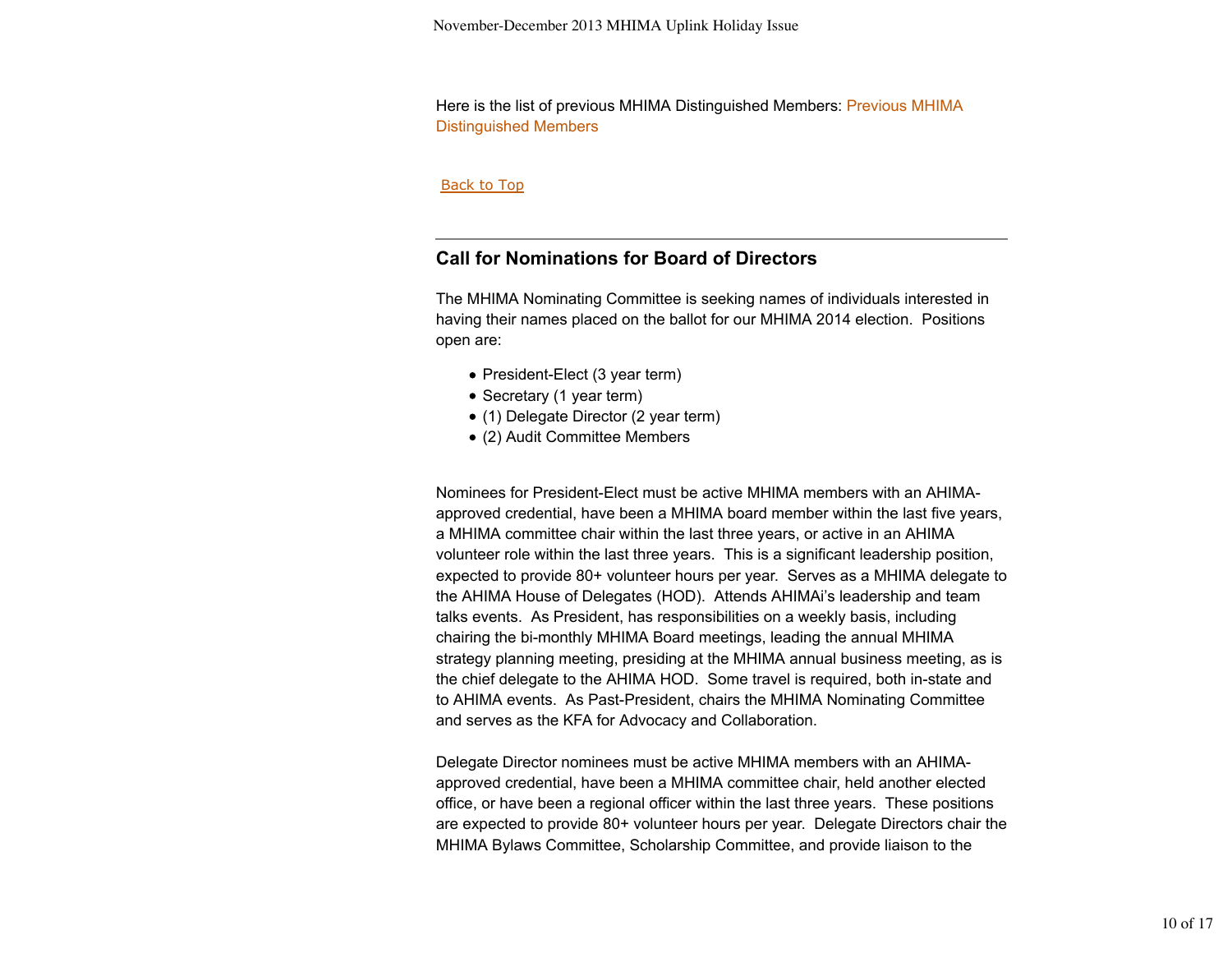regional associations. They serve as MHIMA delegates to the AHIMA HOD and attend AHIMA's leadership and team talks events. Some travel is required, both in-state and to AHIMA events.

Secretary nominees must be active MHIMA members with an AHIMA-approved credential. This position is expected to provide 15-40 volunteer hours per year. The Secretary attends all Board, planning and annual business meetings, takes minutes, and participates in all Board decision making. Some travel may be required in-state to Board and planning meetings.

Audit Committee nominees must be active MHIMA memberw with an AHIMAapproved credential. These positions are expected to provide 3-15 volunteer hours per year. The Audit Committee works with the MHIMA Board to determine the frequency of external vs. internal auditing of MHIMA's financial records. For external audits, acts as liaison with MHIMA's accounting firm, facilitating the external audit process. For internal audits, perform the independent audit process following the MHIMA Policy & Procedure guidelines (reviewing the financial records, bank statements, and supporting documentation for the reporting period.) Minimal travel may be required.

The election occurs in March and the elected positions take office on July 1, 2014. If you are interested, or want to recommend someone for consideration, please contact Ranelle Bauer no later than January 26, 2014.

#### Back to Top

.

# **Regional ICD-10 and RAC Symposium to be held February 27-28, 2014 in Omaha, Nebraska**

The associations of Healthcare Financial Management (HFMA), American Health Information Management (AHIMA), and American Association of Healthcare Administrative Management (AAHAM) are partnering with 4 states (Minnesota, South Dakota, Iowa, and Nebraska) to host a conference February 27th-28th in Omaha, Nebraska. The conference topics will represent areas of focus in RAC and other audits, along with ICD-10. MHIMA members are invited to attend this event.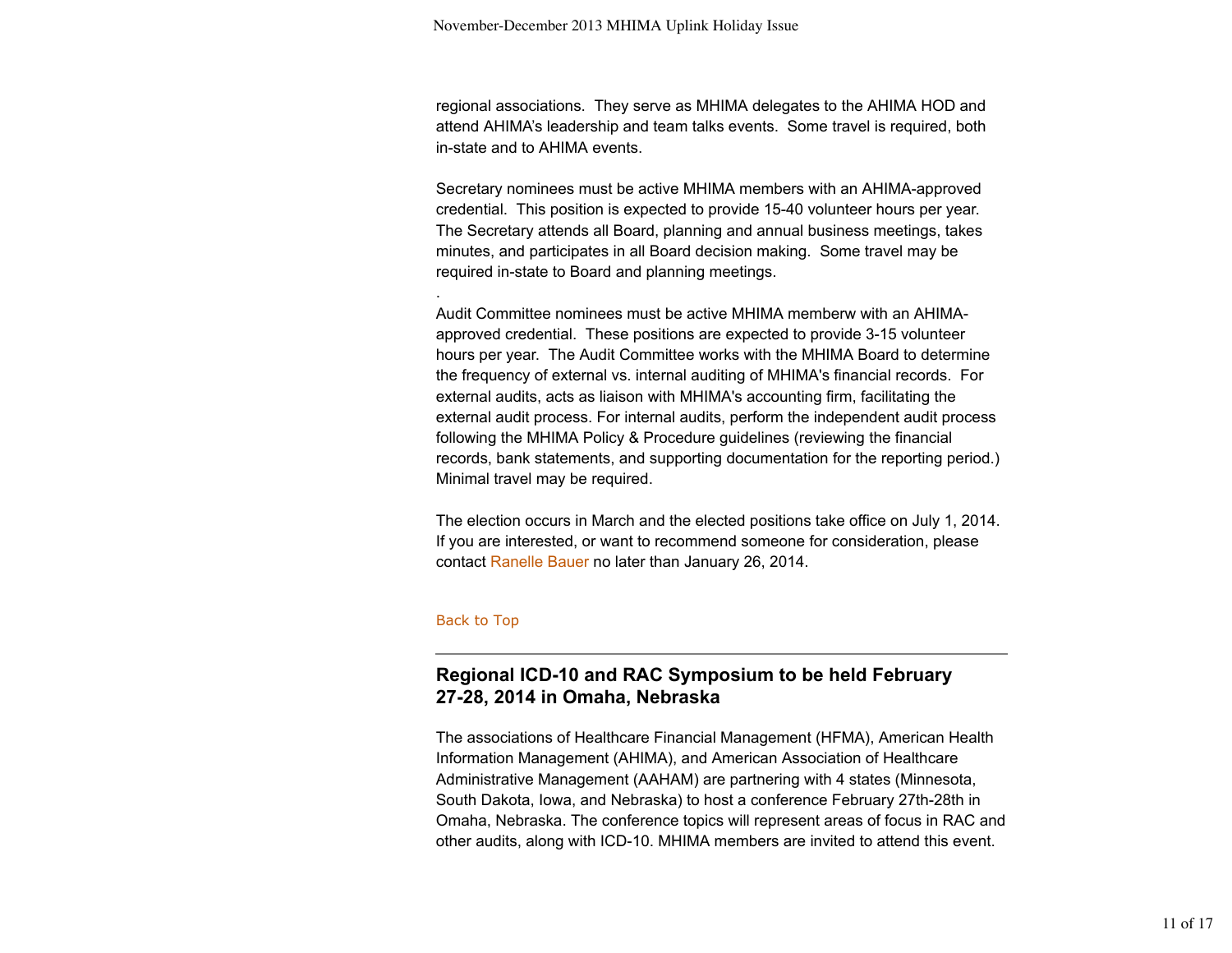Watch for more details to be e-blasted to members and included in the January *Uplink.*

Click here for the Save the Date Notice.

Back to Top

# **Order Your Subscription to the 2013 Electronic Legal Reference Manual!**

The 2013 electronic MHIMA Legal Reference Manual is now available for purchase. There are many changes with the 2013 revision, most notable the format. The manual will no longer be purchasable on CD. Instead we are going-live with an electronic subscription. There are also a variety of content changes including the consolidation of information as well as the addition of new information including:



MHIMA 2013 Electronic Legal Manual

- Chapters 1: *Health Care Records* and 2: *Retention* have been consolidated and are together Chapter 1: *Legal Health Record*.
- The section titled *ARRA* is now Chapter 2 with added information about the HITECH Act.
- Chapter 4: *Legal Proceedings* has new information regarding criminal proceedings
- Chapter 5: *Disclosure/Release of Information and Patient Access* has new information on Third Party Record Reviewers, Government Audits, DMEPOS, and Genetic Information.
- Chapter 9: *Home Care and Hospice Records* has updated information throughout the chapter
- Chapter 12: *HIPAA* rearranged and added information to better reflect 45 CFR 164
- Updated *Disclosure and Tracking Matrix*, *Websites/Links* and *Mergers and Acquisitions* addendums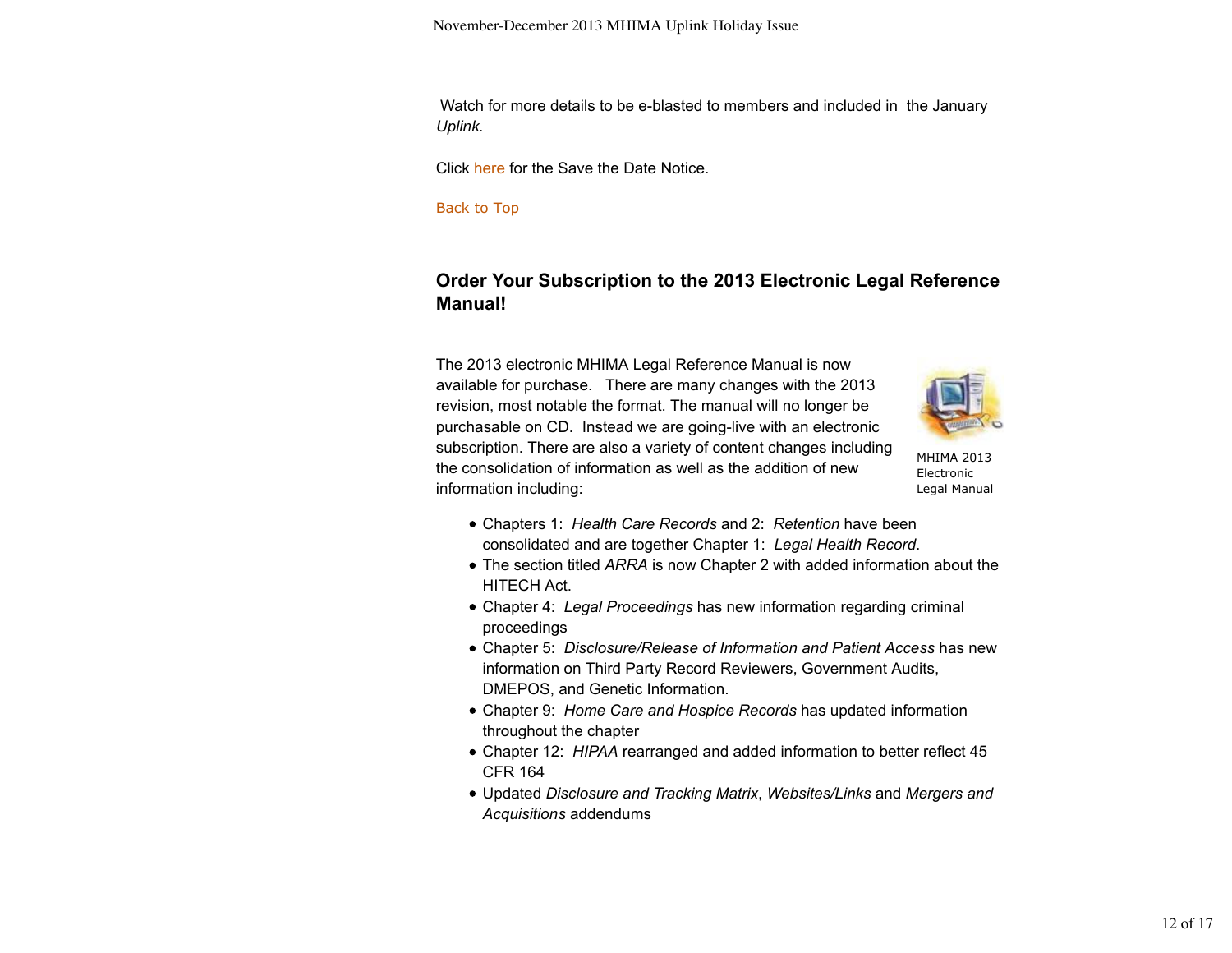There is a new webpage for the Legal Reference Manual on MHIMA's website. From the main page click the Legal Manual button in the left column. There is a list of pricing options and frequently asked questions for your convenience, as well as the link for ordering the manual. Here is the link:

http://www.mnhima.org/aboutus/aboutus9.html

**Back to Top** 

## **2014 MHIMA Scholarship Forms Available Now!**

MHIMA is pleased to once again remind our eligible students of our 2014 MHIMA Scholarship. This scholarship is based on merit and not on financial need.

**Who is eligible to apply for a scholarship?** A Minnesota resident, or an AHIMA member with Minnesota designated as their state, who is enrolled in an in-state or out-of-state HIM program. Applicants must have completed 50% of one of the following:

Accredited health information technology or health information management program

Graduate program related to HIM in a college or university accredited by a nationally recognized accrediting agency

- Coding certificate program
- AHIMA coding basics interactive campus program

All applicants must have a cumulative GPA of 3.0 (out of 4.0), and must be a member of AHIMA.

The application process includes: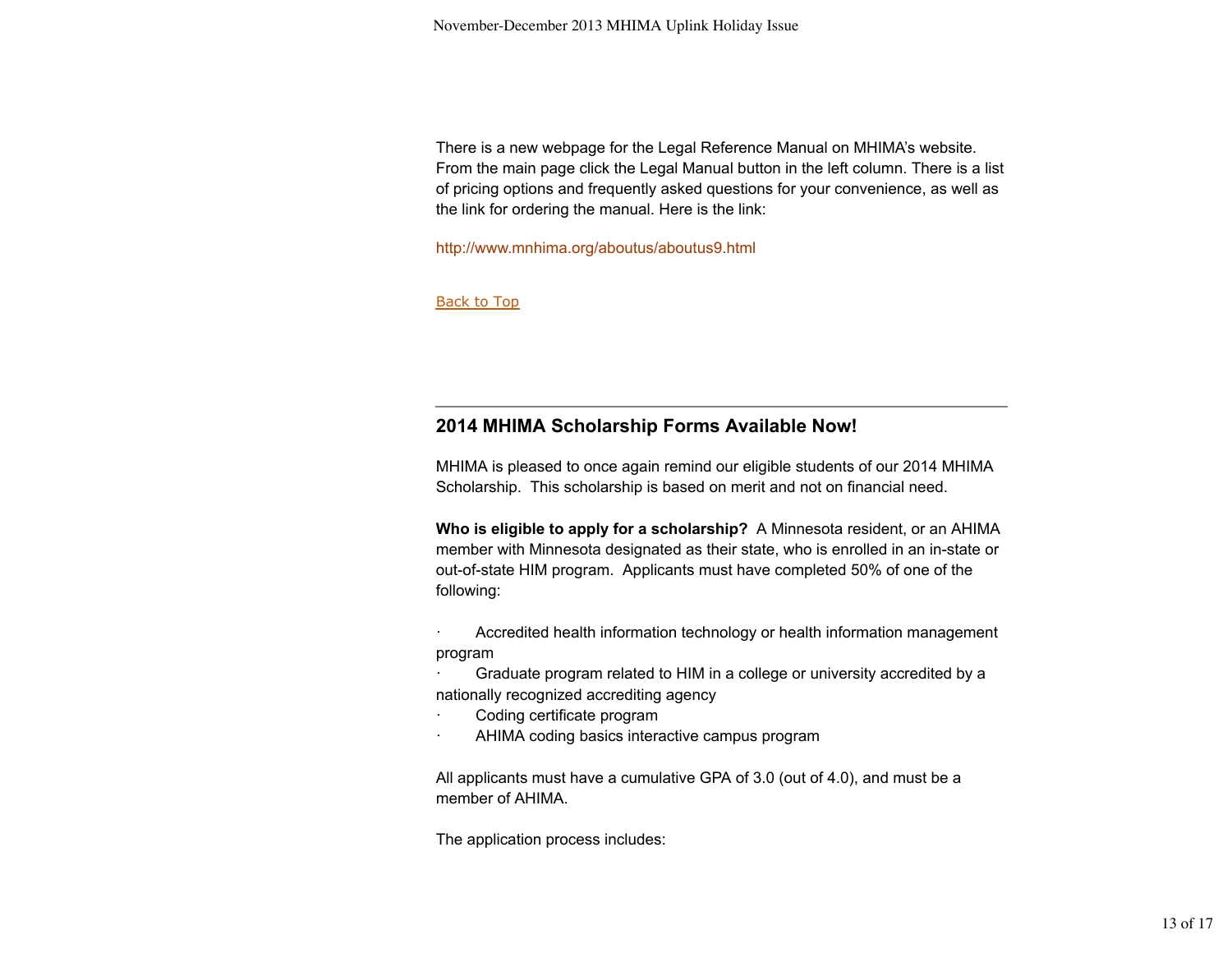· Completing the MHIMA Scholarship application document

· Providing a letter of recommendation from a faculty advisor, faculty member or mentor

Providing verification from your Program Director that you are in your last year and are expected to graduate

· Providing a written essay of between 300-700 words under the title: "How I Will Use This Degree to Advance the HIM Profession"

· Providing an official school grade transcript that indicates your cumulative GPA

You can find links to all of the scholarship application documents from our website Scholarship page: http://www.mnhima.org/aboutus/aboutus8.html. Program Directors from all of our Minnesota HIT/HIM programs have received information about our Scholarship program as well.

The exact amounts of the scholarship awards depend on yearly contributions to our MHIMA Scholarship Fund; however, past awards have been between \$500 and \$1500.

Scholarship winners will be announced in April 2013, and the scholarships will be recognized at our MHIMA Annual Meeting on May 1, 2014, at the DoubleTree by Hilton Bloomington Hotel, Minneapolis, Minnesota. The person being awarded the scholarship will be eligible to attend our Annual Meeting on Thursday, May 1, 2014, at no cost. (MHIMA will not reimburse for any associated expenses to attend the meeting, such as hotel, meals, or travel.) The actual scholarship checks will be forwarded to the winners from the AHIMA Foundation, which holds our MHIMA Student Merit Scholarship Fund dollars. Winning essays will be published in the June issue of MHIMA's electronic newsletter, *Uplink*.

### **All application materials must be received on or before February 28, 2014. No applications will be considered after this date**.

If you are eligible to apply for a scholarship, we encourage you to consider this opportunity.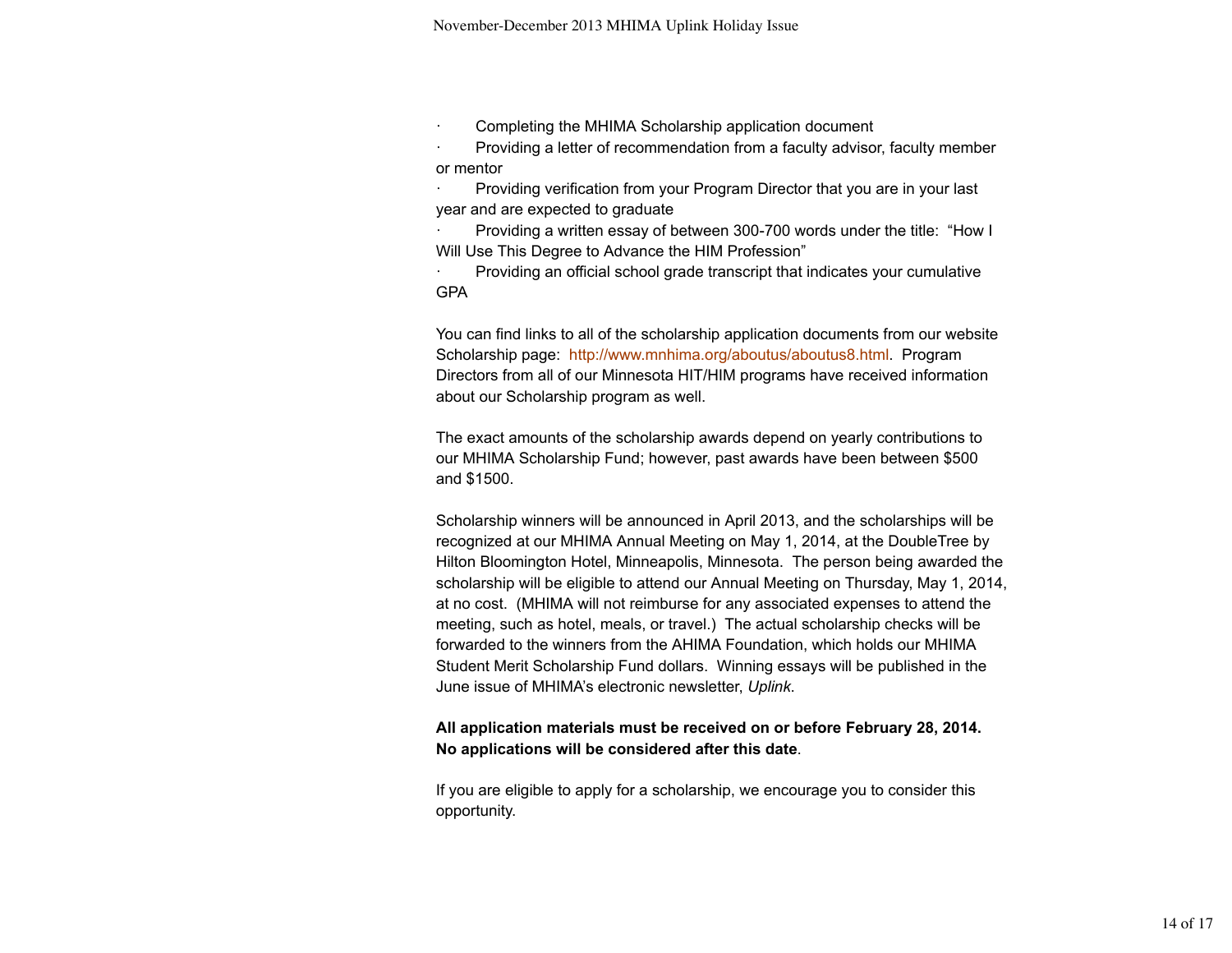November-December 2013 MHIMA Uplink Holiday Issue

Best regards,

Sue Powell, RHIA 2014 MHIMA Scholarship Program Chairperson

Back to Top

# **MHIMA Is on Facebook!**

Please check out the new MHIMA page on Facebook! To find the MHIMA page, search for MN Health Information Management. Click "Like" to start receiving our MHIMA page updates!

We are looking to use this tool as another way to communicate to our members. So far, the following items have been added to the page:

- Calendar of Events
- Notes/Member Spotlights
- Pictures
- Uplink Article Reminders

The Marketing & Communications Committee is continuously adding new information to the page and we are always looking for ideas. If you have any suggestions regarding the Facebook page, please email marketingcommunications@mnhima.org or send us a message using Facebook!

Sincerely, Amanda Maas, RHIA, CHPS Marketing & Communications Committee Co-Chair

**Back to Top** 

# **AHIMA Releases ROI Toolkit**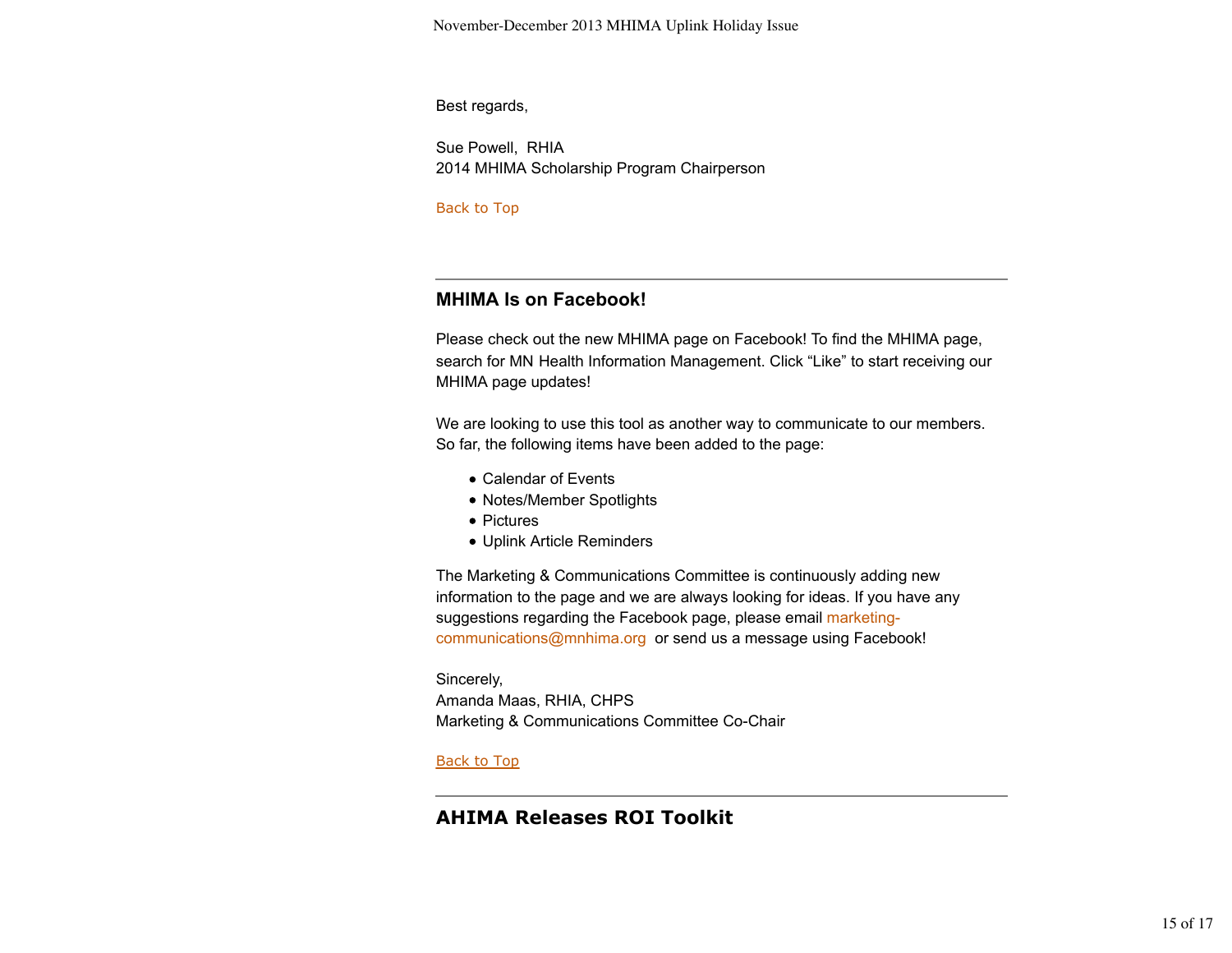AHIMA recently released the 2013 ROI Toolkit: A Practical Guide for the Access, Use, and Disclosure of Protected Health Information.

This invaluable guide will assist HIM professionals in all health care settings. To access the guide, click the link below. You will need your AHIMA User ID and Password to access the guide.

http://library.ahima.org/xpedio/groups/secure/documents/ahima /bok1\_050184.pdf

Back to Top

# **Updated Maximum Charges for Patient Records - 2013**

The Minnesota Department of Health has published the **Maximum Charges for Patient Records** February 2013, confirming the annual determination of maximium charges for patient records. When section 144.292 of the Minnesota Statutes applies, the maximium charges for 2013 are \$1.30 per page for copy charges and \$17.21 for retrieval fees. Pursuant to statute, these limits do not apply to x-rays. The provider may charge a patient no more than the actual cost of reproducing x-rays, plus no more than \$10 for the time spent retrieving and copying the x-rays.

You can obtain a copy of the February 2013 document by clicking here.



Back to Top